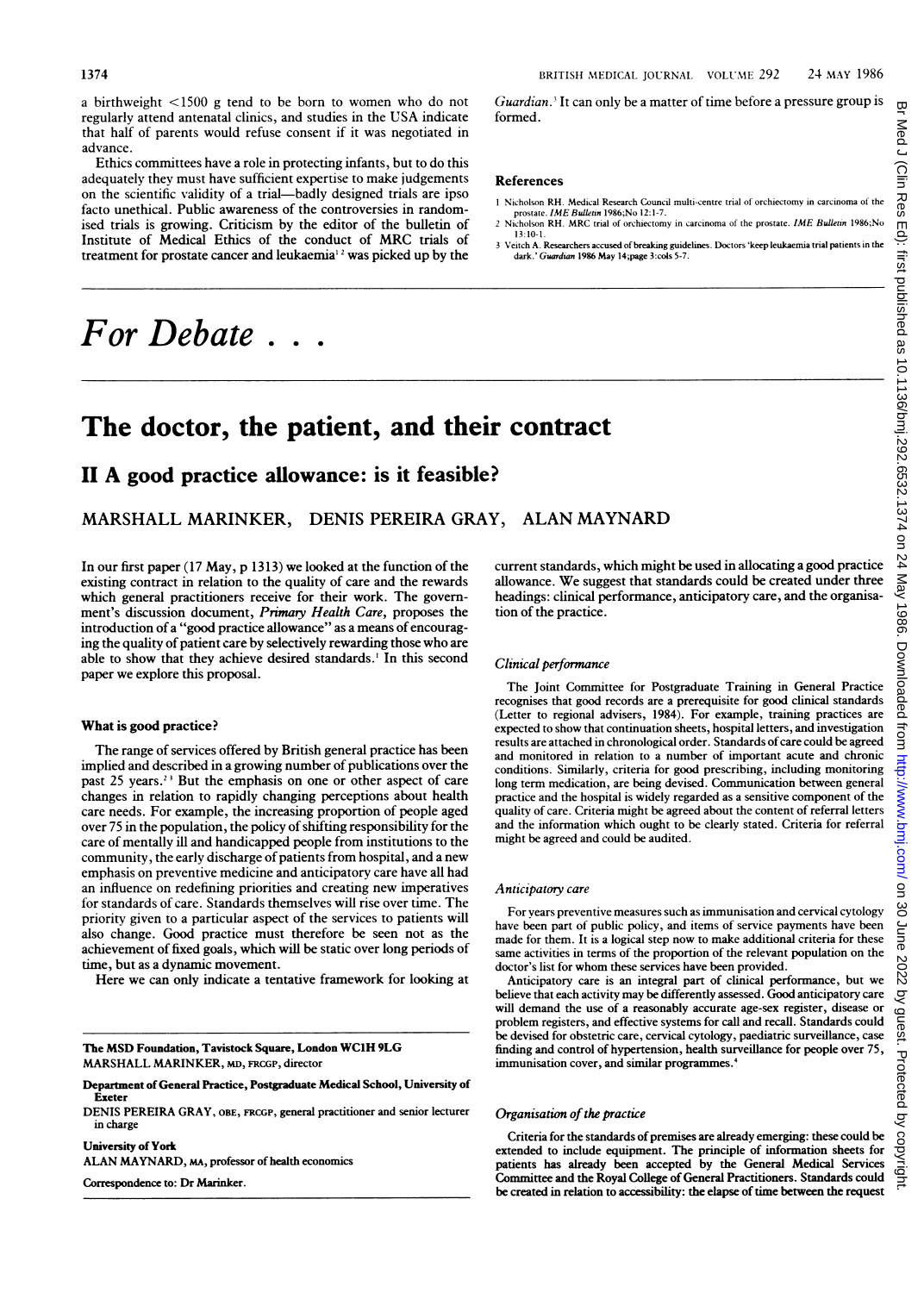and the consultation, the availability of individual practitioners, and the flexibility of consulting hours. It should be possible to agree on standards of accessibility for practices in all localities, for practices with or without appointment systems, and for practices of all sizes and with personal lists of patients or shared partnership lists. We might expect to see practice policies which take into account the preferences of the consumers. Practices might be expected to produce an annual report. Criteria for the acceptance of patients, for facilitating change of doctor both within the practice and between practices, and for removal of patients from the list could be examined and audited.

A good practice is likely to be innovative: new and extended roles for nurses and others might be introduced; group care for patients at risk from obesity, cigarette smoking, and alcoholism; other health education classes; and the presence of an influential patient participation group would all be examples.

The items listed above might form a framework for professional negotiation. Detailed statements would be made in relation to each standard and targets set. For example, "By the age of <sup>5</sup> years all children will have been offered immunisation against  $n$  conditions: there will be full documentation (clinical contraindications or parental choice) in relation to those children not immunised."

Any practice applying for the good practice allowance might choose to be judged in relation to six out of perhaps 10 "markers" under each of the three major headings. Providing choice is important, but we believe that each of the three major headings must be separately assessed. The creation, updating, and negotiation of standards and targets would necessarily derive from objective research. The needs of consumers and the views of medical experts outside general practice would also be relevant.

There are, of course, serious potential weaknesses in such a system. It is difficult to measure many of the most important aspects of general practice: the style of the receptionist when she answers the telephone, a welcoming atmosphere in the reception area, a consultation which gives time for the patient to develop his or her history, and a sense of commitment to the individual and the community which a good general practitioner imparts. Many aspects of general practice that we value most highly are not amenable to direct measurement. This, however, does not diminish the importance of the aspects that we can measure.

None the less, the danger exists that in the pursuit of the good practice allowance a practice may put all of its effort into achieving the desired targets and conceal a heartless practice or a practice that is incompetent in clinical activities that are not measured for the purposes of the allowance. We believe that these dangers are theoretical rather than real. The achievement of these targets will be impossible without positive attitudes and good clinical and organisational skills. It seems to us unlikely that doctors would choose or even be able to channel these attitudes and skills only into the prescribed standards specified for the allowance.

#### The allowance: introduction, size, distribution, and funding

A good practice allowance could not be introduced suddenly. Its introduction would need to be phased for two major reasons. Firstly, the funding would almost certainly have to be found in part from a redistribution of current payments: it would be unreasonable not to allow some time to elapse while general practitioners adjusted to new schedules of payments. Secondly, it might take some years to implement a range of standards similar to those which we have described. Even given the necessity of starting with relatively modest standards, it would be essential to give the profession reasonable notice of the intended changes.

Although in the current financial climate part of the funding would result from a redistribution of the moneys presently paid to general practitioners, we believe that substantial new moneys would be needed for <sup>a</sup> substantially new contract. This would be essential both to prime the pump and to purchase professional good will. Ideally, this new money would be earmarked to provide the additional resources which would be necessary for practices to enhance the quality of their care.

In the government's discussion document it is suggested that some allowances now being paid may have already served the

purpose for which they were originally designed: the designated area allowance and the vocational training allowance are given as examples. There are other components of the basic practice allowances which might be reconsidered. Seniority payments currently cost some £58m a year. Because they reward experience they may be regarded as an indirect reward for quality. But there is little evidence that quality of care and length of service are correlated. The group practice allowance currently costs some £27m a year. This was intended to encourage the formation of partnerships, but again the link with quality of care is at best uncertain. The vocational training allowance currently costs  $£10m$  a year. The current cost to government of these allowances is some £100m <sup>a</sup> year. Apart from the additional moneys which we believe to be imperative, such <sup>a</sup> sum would not only fund the payment of good practice allowances to a substantial proportion of practices but might also provide the funds for increases in capitation and items of service, which we discuss later.

The size of the proposed allowance would, we think, have to be substantial enough to become an important component of the general practitioner's income: perhaps valued at no less than 20% of the present target income for general practitioners. Inevitably, the size of the proposed allowance would relate to the number of allowances which might be awarded and to other changes in the existing elements of the doctor's remuneration.

A good practice allowance might be paid either to individual doctors or to <sup>a</sup> practice as <sup>a</sup> whole. The advantage of paying the allowance to the practice is that those partners who are motivated to improve the quality of care would find themselves with a powerful financial argument for progress. The allowance might be paid on the basis of either the number of doctors or the number of patients on the practice list. The former method would tend to contain or diminish the doctor-patient ratio. This would have the advantage of providing more time per patient, without which vitally important but unmeasurable aspects of the quality of health care are difficult to attain. On the other hand, by linking the allowance to capitation (as proposed in the government document) the financial "value" of each patient is increased. In our third paper we discuss the relevance of capitation to quality of care.

A practice or <sup>a</sup> singlehanded practitioner with <sup>a</sup> much larger than average list of patients may come to the conclusion that the criteria for the allowance can be achieved only if the doctor-patient ratio is reduced. In most instances this can only come about by taking in an additional partner. The entry of new principals into practice is controlled by the Medical Practices Committee. If, however, there was a shift from the present basic practice allowances to capitation, items of service, and the good practice allowance the need for government to continue to control the introduction and distribution of new principals would diminish.

The agreed criteria for the allowance, which should be published, might in the early years be achieved only by a minority of practices. The intention, however, must be that all general practices would eventually meet the criteria. Since the intention of the allowance will be to stimulate an appreciably rapid improvement in the quality of care it would be self defeating to set the standards in relation to present norms: they must be set in relation to the best models which currently exist. There is <sup>a</sup> danger in this. We could, by accelerating the rise in standards and tying this to substantial monitary rewards, widen the gap between the good and the indifferent. The practices that were in receipt of the good practice allowance would not only benefit in terms of status, money, and professional satisfaction but would be more likely to recruit the ablest new partners and to benefit from participation in vocational training, other teaching, and research. Those that failed to meet the criteria might in the process become demoralised and disheartened from the task of continuing to strive for better standards. We would have created two nations of general practice.

This may be too gloomy <sup>a</sup> view. Standards which until recently were applied only to vocational training practices are now being more widely adopted and achieved. The achievement of good quality care in one part of general practice affects the whole of the profession, not least because doctors are most motivated by factors other than money. At the moment general practitioners approach